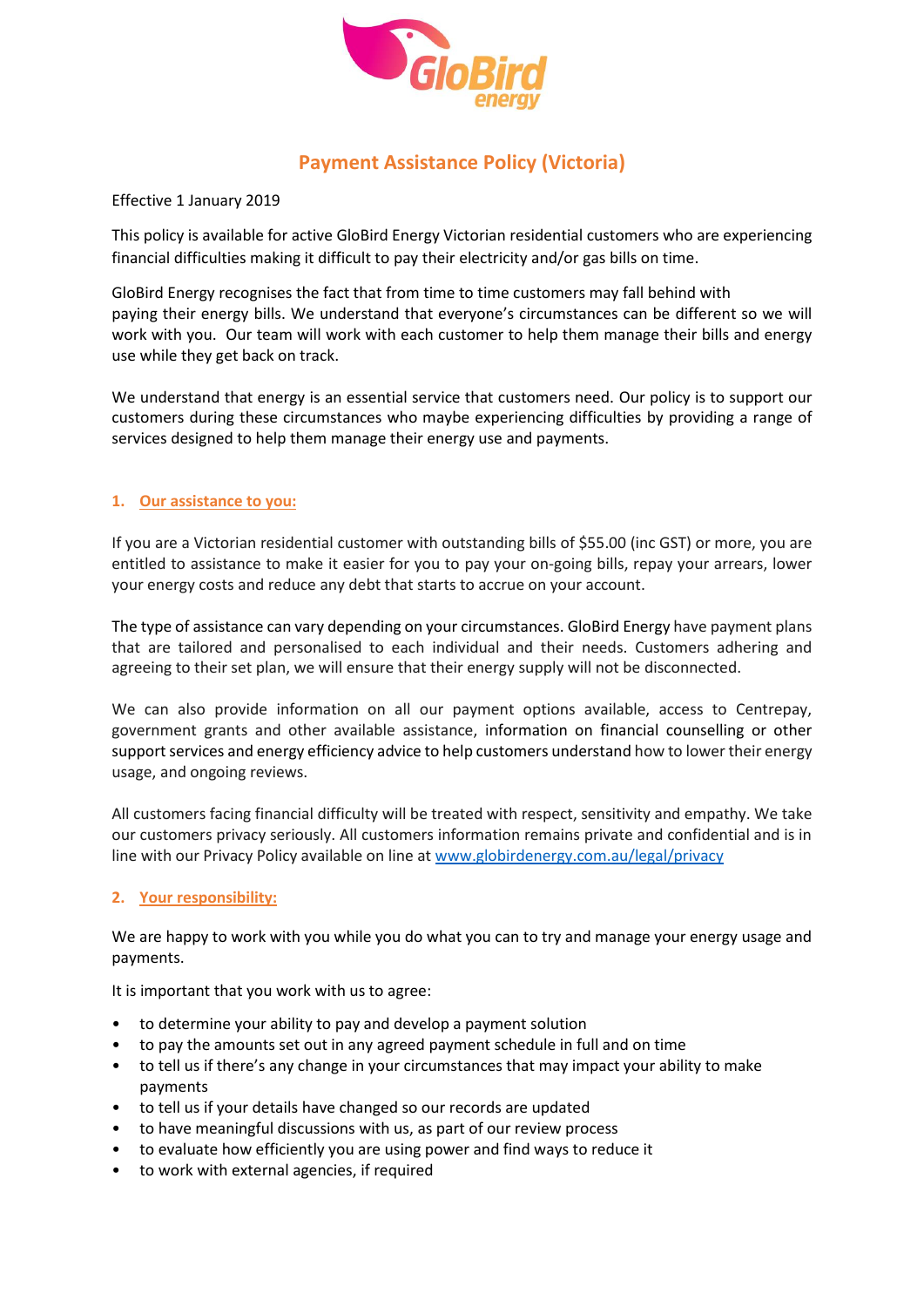

- to work with us to lower your energy costs and usage
- to contact us should you miss or are unable to make a payment by its due date

### **3. What do we offer?**

In January 2019, under the new Payment Difficulty Framework, there is a range of assistance available for Victorian residential customers.

Standard assistance: is available to help customers avoid accruing arrears on their energy accounts but can use some help staying on top of things. We can help you:

- to set up a payment plan on regular payments that helps you to repay your arrears and pay for your ongoing usage costs
- by accepting payments on a weekly, fortnightly or monthly basis
- by extending the due date for your bill at least once per year
- to accept payments towards your account in advance

Tailored assistance: is available to help customers with an outstanding debt greater than \$55.00 (inc GST) giving them the flexibility and practical advice or assistance to make it easier to repay their arrears and get their bills under control.

If you miss your bill's due date, we will send you information within 21 business days letting you know about the assistance options available to you. You will have 6 business days to respond and work out the right assistance for you.

If you need assistance or you're unable to pay the full amount of your ongoing energy use, you may be entitled to extra support from us. We can help you with:

- a payment plan that will work for you and can incorporate both your current debt and your ongoing energy usage for six months while you work with us to lower your ongoing usage costs
- holding your arrears for a period of at least six months while you work with us to lower your ongoing usage costs

#### Additional Assistance:

- Assistance in accessing energy concessions and government and non-government support services (such as Utility Relief Grant and concession rebates). You can find the full details of this assistance on the Department of Health and Human Services (DHHS) website <https://services.dhhs.vic.gov.au/concessions-and-benefits>
- We may suggest some extra support by referring you to a free accredited financial counsellor in your area, welfare agencies, and some are listed below
	- o [www.vincentcare.org.au](http://www.vincentcare.org.au/)
	- o [www.missionaustralia.com.au](http://www.missionaustralia.com.au/)
	- o [www.salvos.org.au](http://www.salvos.org.au/)
	- o [www.wesleymission.org.au](http://www.wesleymission.org.au/)
	- o [www.bsl.org.au](http://www.bsl.org.au/)
	- o [www.unitingkildonan.org.au](http://www.unitingkildonan.org.au/)
	- o [www.ndh.org.au](http://www.ndh.org.au/)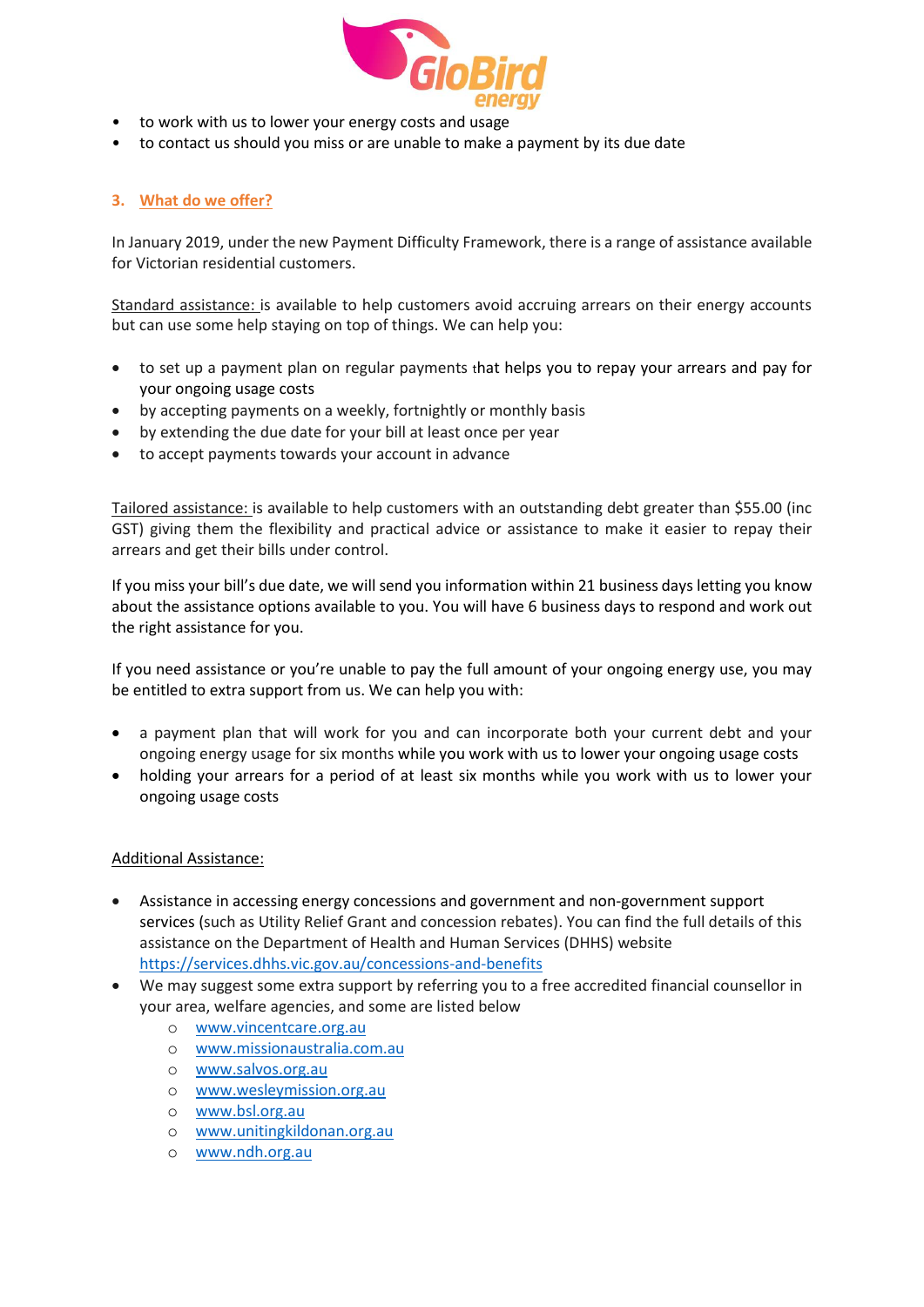

- specific advice about what your future energy costs are likely to be and how you can lower them
- energy saving tips and information on how you are tracking with reducing your energy costs
- ensure that you are on the most appropriate tariff/plan based of on your usage pattern
- options for conducting energy audits via telephone or in your home

## Payment Plan Arrangements:

Our payment arrangements are set up for customers who require assistance in paying their energy bills. It is an agreement with the customer, consisting of a schedule whereby the customer agrees to make certain pre-defined payments before or on certain dates

- of equal amounts over regular periods such as weekly, fortnightly or monthly payments
- that incorporate the arrears owing on your account, so your debt is fully paid within 6 months
- that provide for payments covering both usage and arrears
- that are based on a reasonable forecast of your energy usage over the next 12 months.

When a tailored or a revised payment plan has been set up, we will send you a schedule of payments showing:

- the total number of payments you need to make to finish paying off the arrears on your account
- the period of time over which your payments are to be made
- the amount and due date of each payment.

If you miss a payment by its due date, we will get in touch with you about options to either revise your payment plan or help you with other assistance available to get you back on track.

## Payment towards your ongoing energy usage

If we've placed your debt on hold and you don't keep to your agreed payment plan, we'll get in touch with you about options available that give you more time to lower your energy costs such as:

- varying the amount payable
- varying the frequency of payments

We'll continue to work with you so that you're able to make payments towards your energy usage within a suitable timeframe. We may also add any unpaid amount for your energy usage to the arrears owing on your account.

#### Payment options:

Our bills list all our payment options – including internet/phone, direct debit, BPAY, online, telephone, cheques and Australia Post. Arrangements can also be made for Centrelink clients to pay through Centrepay.